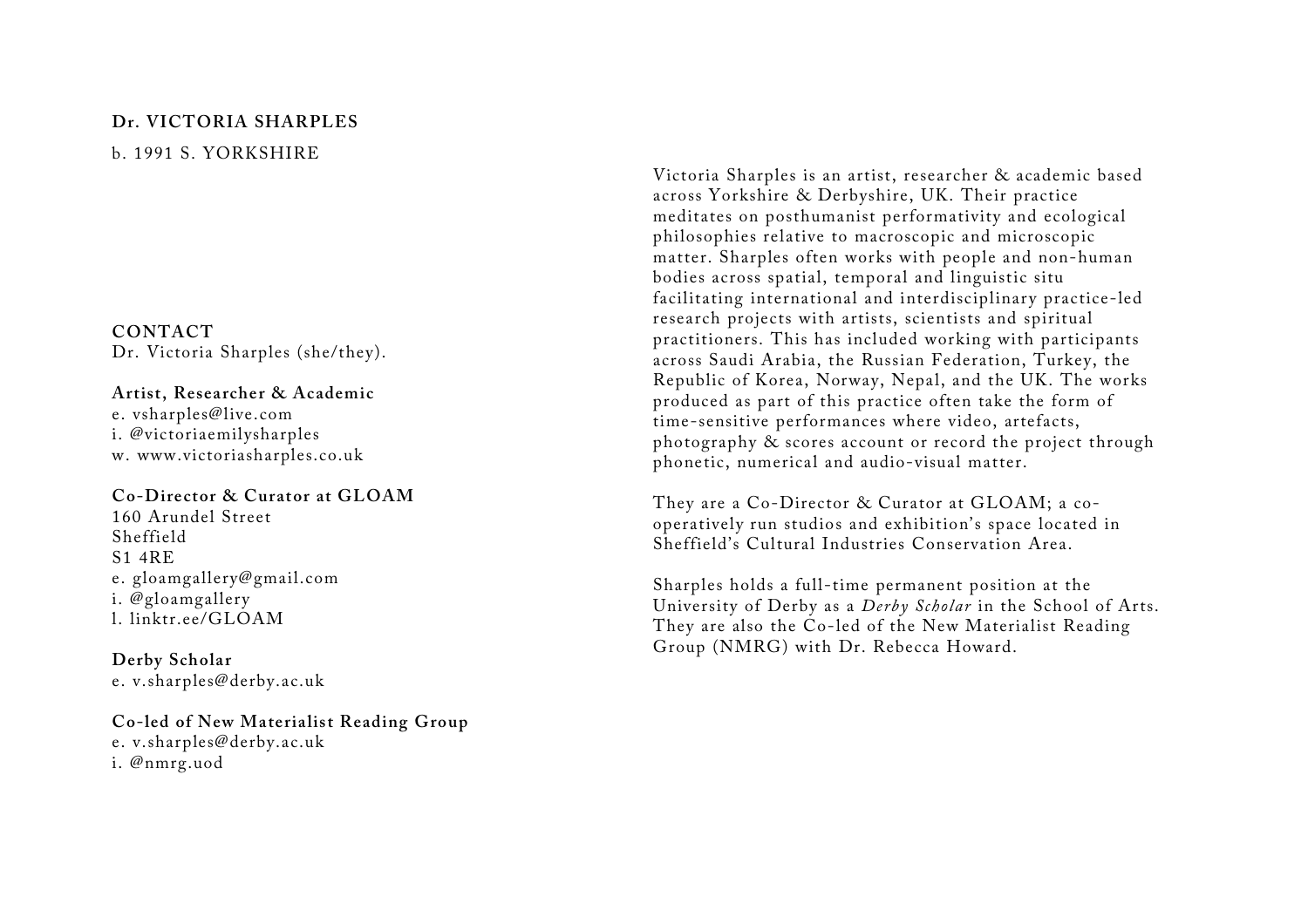### **RECENT & UPCOMING**

#### **SYMPOSIA & CONFERENCES**

2021 *'The (Im)separability of Matter: On Prana, Energy & Permeation'* for the SLSA (Society for Literature, Science & the Arts), Conference Contribution at the 34th Annual Meeting & Exhibition at Penny W. Stamps School of Art & Design at the University of Michigan, Ann Arbor.

2022 '*Material, Economics & Ecology'* at Derby's Museum of Making with Jumana Manna, Laura Wilson, Dr. Onya McCausland, Rafael Pérez Evans, Sonia Levy & Ravi Agarwal. Convened by Dr. Victoria Sharples

2022 '*Material, Economics & Ecology'*, Civic-Lab Symposium, convened by Dr. Rhiannon Jones at Artcore & Derby Theatre. Presentation by Dr. Victoria Sharples

2022 '*Interdisciplinary Research in the Creative and Cultural Industries'*, symposium with Valeria Carnevale (Architecture), Dr. Rebecca Howard (Photography) & Dr. Victoria Sharples (Performance), University of Derby

2022 '*Animal Symposium'* as part of DMARC, the Digital and Material Artistic Research Centre, University of Derby

### **EXHIBITIONS & ARTIST TALKS**

2022 *Ready-to-Assemble* with Dr. Rebecca Howard & Dr. Victoria Sharples as part of Out & About: Weekenders in the CIQ (Cultural Industries Quarter) with GLOAM

2022 *Ready-to-Assemble* with Dr. Rebecca Howard & Dr. Victoria Sharples as part of Sheffield Showcase with GLOAM

2022 **Artist Talk** on *Ready-to-Assemble* with Dr. Rebecca Howard & Dr. Victoria Sharples as part of Out & About: Weekenders in the CIQ (Cultural Industries Quarter) with GLOAM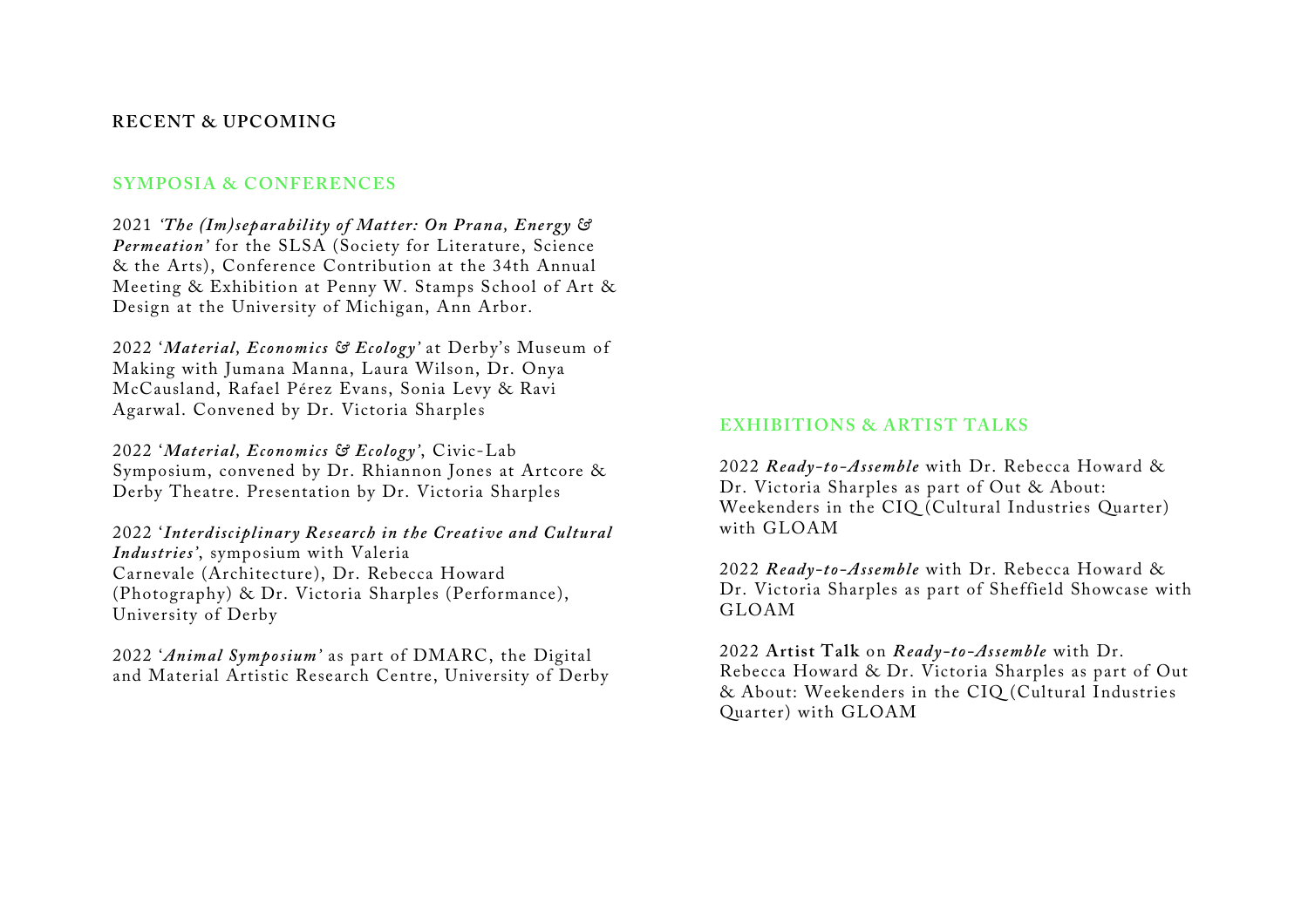#### **EDUCATION**

2021 **PhD (Dr. of Philosophy)**, Leeds Beckett University 2015 **MA (Distinction**), Performance Practice, York St John University 2013 **BA (Hons) First Class**, Theatre, York St John, University

#### **CURRENT APPOINTMENTS**

2022 **Derby Scholar**, School of Arts, University of Derby 2021 **Co-led of NMRG** (with Dr. Rebecca Howard), University of Derby 2020 **Co-Director & Curator**, GLOAM (Gallery & Studios), Sheffield

#### **MEMBERSHIPS**

**SLSA** (Society for Literature, Science & the Arts) **The British Academy Early Career Research Network DMARC** (The Digital and Material Artistic Research Centre) **Early Career Research Forum**, University of Derby 2016–2021 **The Slow Research Group**, Leeds Beckett University

## **RECENT APPOINTMENTS**

2021 – 2022 **Early-Career Academic** in Fine art & Creative Industries, School of Arts, University of Derby

2021 **Part-time Lecturer**, International Foundation Year, School of Art, Architecture & Design, Leeds Beckett University

2020 – 2021 **GLOAM (Gallery & Studios)**, Research & Communications Officer, Sheffield

2017 – 2020 **Part-time Lecturer**, BA Fine Art, School of Art, Architecture & Design, Leeds Beckett University

2016 – 2019 **(REF) Research Excellence Framework, Researcher**, School of Art, Leeds Beckett University, Leeds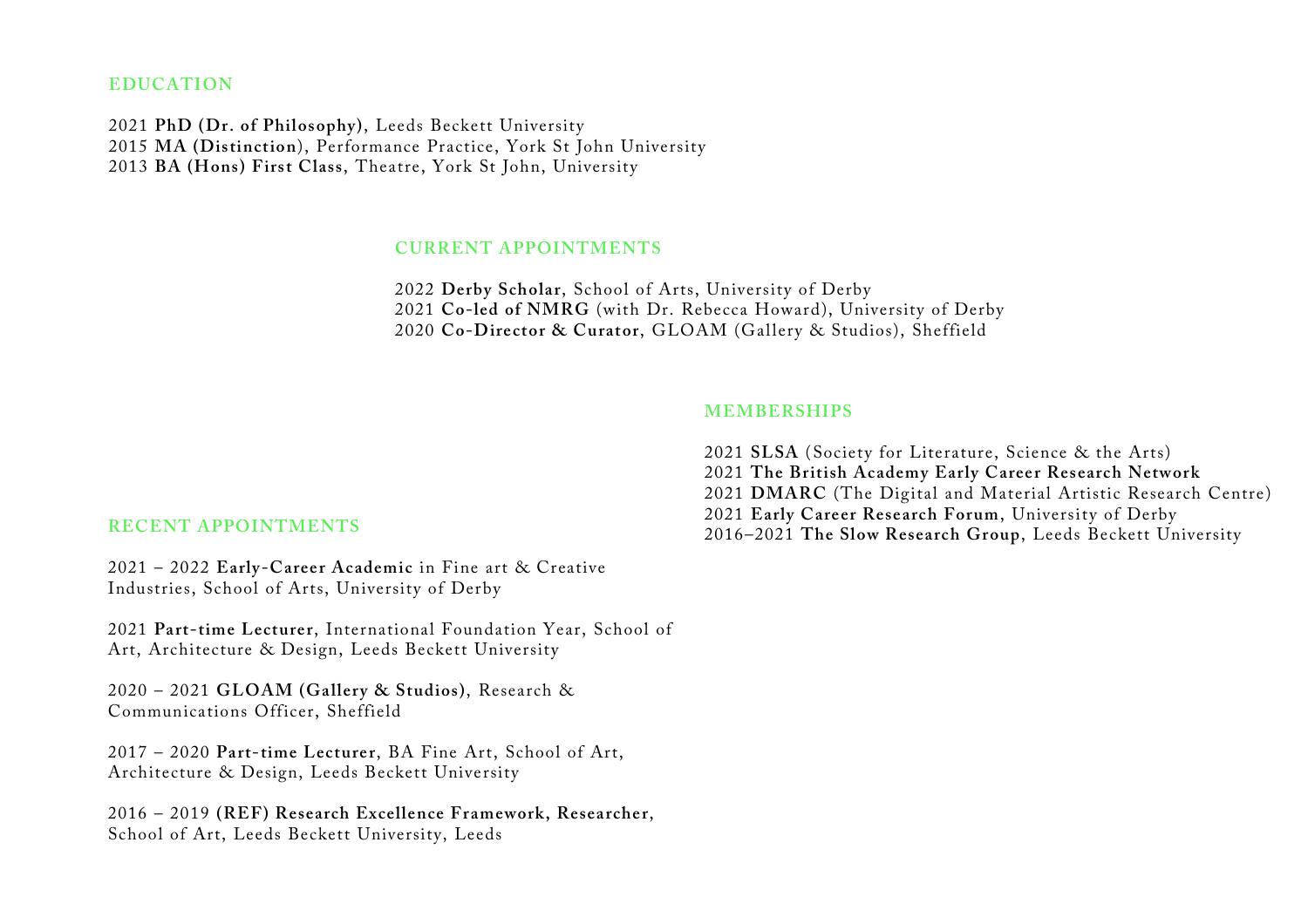### **GLOAM EXHIBITIONS**

#### 2022 *Creating Patterns* with Dr. Harold Offeh

- 2022 *Bloc Projects Member's Show* curated by GLOAM
- 2022 *Ready-to-Assemble* with Dr. Rebecca Howard & Dr. Victoria Sharples
- 2022 Dr. Onya McCausland's *Billboard Commission*, *Six Bells Red*
- 2022 *Forehead on Glass* with Celeste McEvoy
- 2022 *An Expanded Field* with Nicola Bolton (UK), Kieran Brimm (UK), Stu Burke (UK), Deb Covell (UK), Ronan
- Dillon (IRL), Charlie Franklin (UK), Jack Ginno (UK), Philipp D Göbel (DE), Dan Hamer (UK), Alys Kuu (ES), Jane
- Morter (UK), Aslιhan Mumcu (TUR), Beth O'Grady (USA), Ismael Ortiz (PAN), Sean Pearce (UK), Molly Thomson
- (UK), Alison Tirrell (USA), Mark Titmarsh (AUS), Kees Van De Wal (NL), Wilma Vissers (NL), Just Yvette (NL)
- 2022 *Two Queens Member's Show* with Gino Atwood, Daniel Cowlam, Mateus Domingos, Jack Halford, Daniel Sean
- Kelly, Shivani Khoshia, Nick Mobbs
- 2022 Jonny Davey's *Billboard Commission*
- 2022 *Doves & Crossbones* with Alistair Wood
- 2021 *Blood from a Stone*, School of the Damned with Mollie Balshaw, Maddie Banwell, Rebekah Beasley, John Carney
- James McColl, Thomas Griffiths, Campbell McConnell, Grace Collins, Imogen Rough, Liam Cosford, Natasha Eves,
- George Gibson, Liam Newnham, Craig David Parr, Luke Routledge
- 2021 *FOCM: Spring-Summer* with Flo Main
- 2021 *Method-Lab Part Deux* with General Practice with Nathan Baxter, Andrew Bracey, Rob Britt, Kate Buckley, Joana
- Cifre Cerdà, Ross Oliver, Nick Simpson
- 2021 *Children's Media Conference* with **TATO**
- 2021 *The Magician* with Dr. Stella Baraklianou
- 2021 MTPA (million tons per annum) with Joe Singleton
- 2021 Joe Singleton's *Billboard Commission*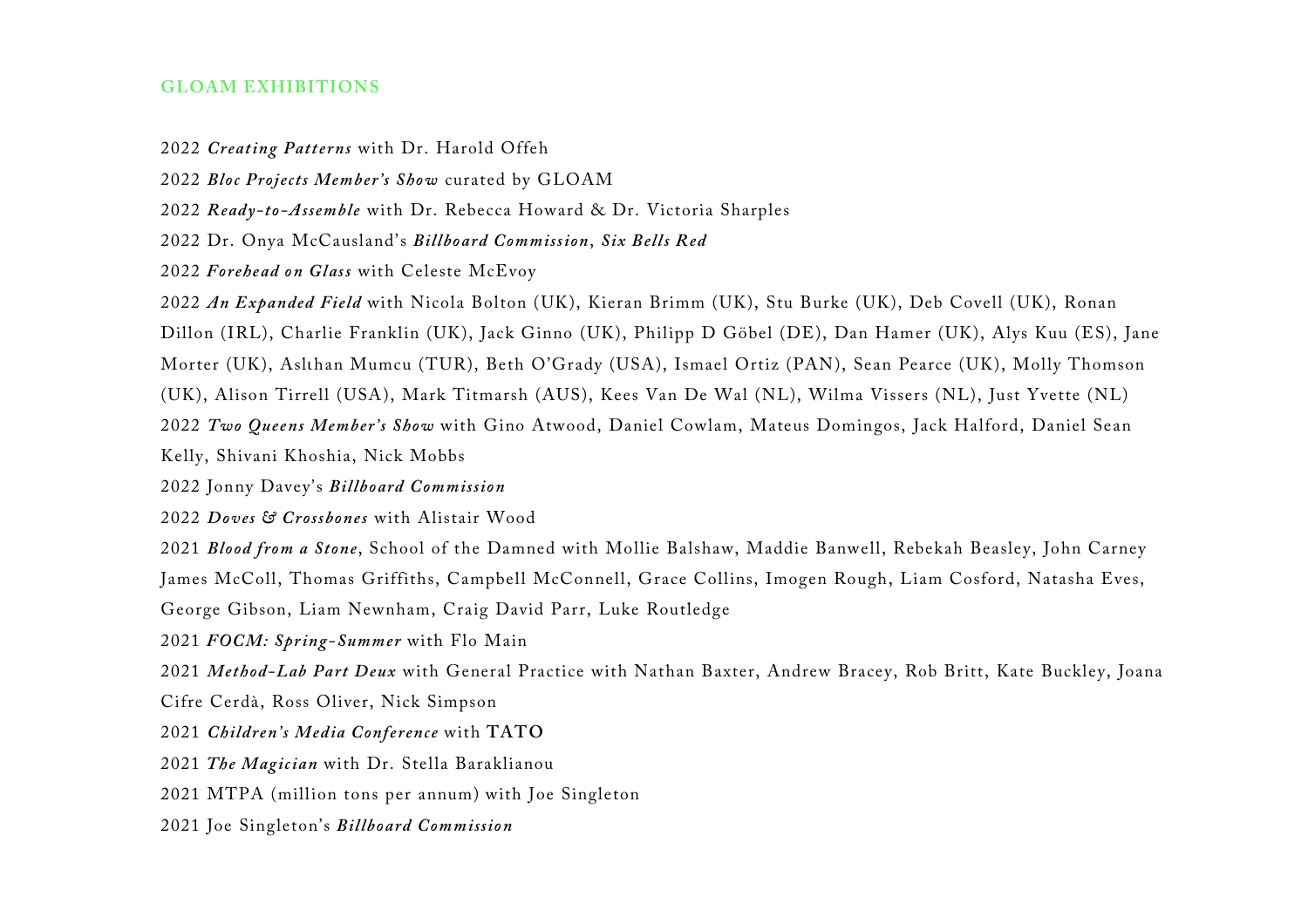### **FUNDING**

- 2022 **Sheffield Showcase Festival,** Sheffield City Council
- 2022 GLOAM, **Arts Council England (ACE),** Grants for the Arts
- 2022 GLOAM, **Omicron Hospitality & Leisure Grant**
- 2022 GLOAM, **Sheffield City Council (SCC)**
- 2022 **Early Career Researcher Development Fund**, Research & Knowledge Exchange Office (URKEO)
- 2021 **Early Career Researcher Development Fund**, Research & Knowledge Exchange Office (URKEO)
- 2021 Early Career Academic, supported by the **SURE** fund (**Sustaining University Research Expertise**)
- 2020 GLOAM, **Arts Council England (ACE)**, Grants for the Arts
- 2020 GLOAM, **Sheffield City Council (SCC)**
- 2020 GLOAM, **Sheffield City Council (SCC)**
- 2020 GLOAM, **Covid-19 Business Interruption Loan Scheme (CBLIS)**
- 2020 GLOAM, **Crowdfunding** for Building Work at GLOAM

#### **AWARDS**

2016 **Studentship Award**, Richard Demarco Scholarship, Leeds Beckett University

2013 **Studentship Award**, York Theatre Royal, Graduate Prize, York St John University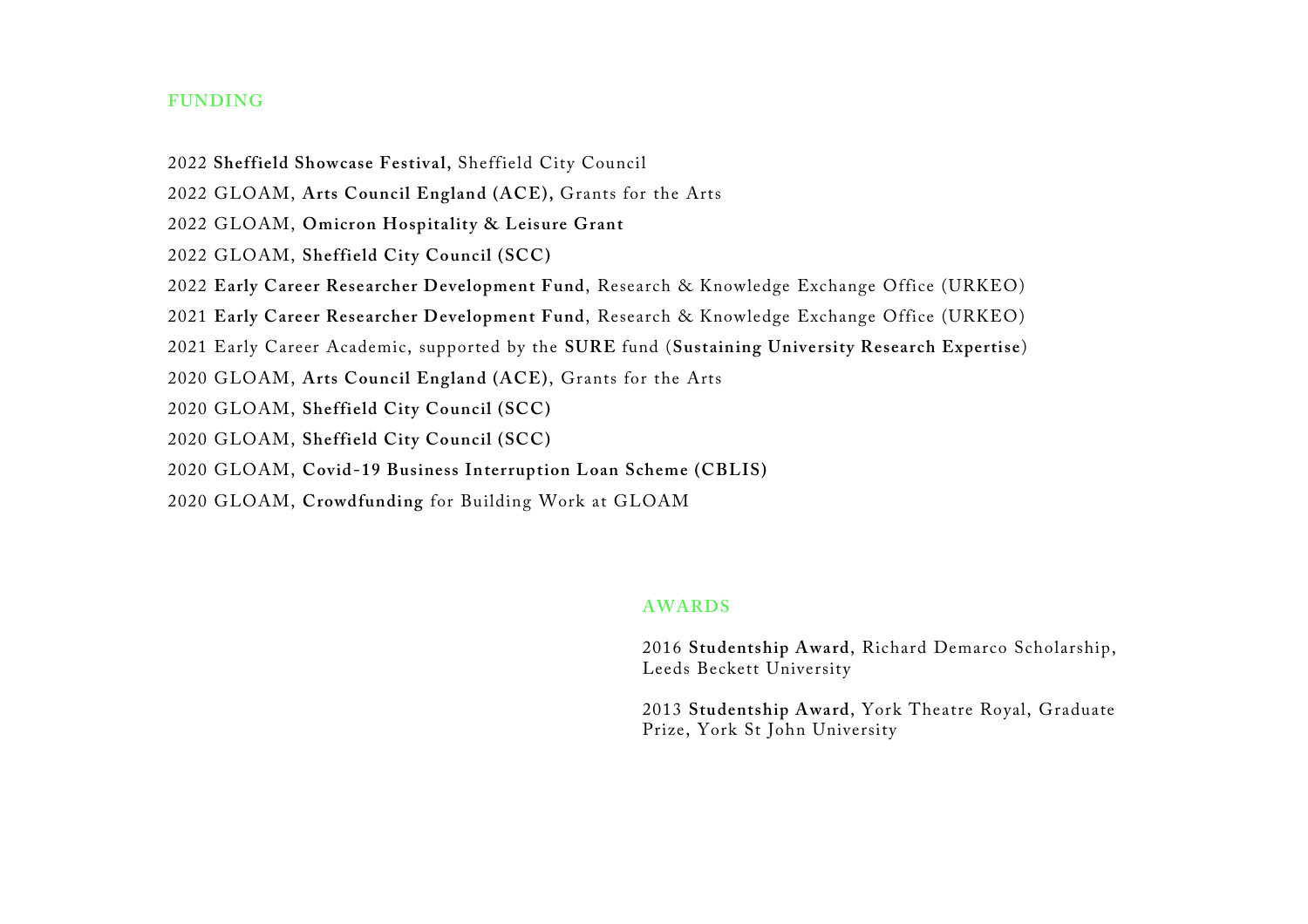#### **PRESENTATIONS**

*'The Performativity of Matter'* guest seminar for MA Photography & Fine art, University of Derby

*'Setting -up DIY art spaces'* presentation for BA Photography, University of Derby

*'Material, Economics & Ecology'* as part of the ECR Development Programme's *Research Café*, University of Derby

*'Research in the Arts'* presentation as part of Trent Collage's Extended Project Qualification

*'Critical Care'* interview and conversation with artist JJ Chan and Sunshine Wong at Bloc Projects, Sheffield

*'Imperceptible Performance'* interview for LARC – the Leeds Arts Research Centre, Leeds

*'Writing for Performance'* guest lecture at York St John University

*'Ensemble Works'* guest lecture at York St John University

**Cultures of Memory** conference contribution (UCL, Syracuse University, Massey University) York St John University

**The Performer in Focus** conference contribution, Leeds Beckett University

#### **PUBLICATIONS**

*Blowing Water, Critical Care* with artist JJ Chan and Sunshine Wong at Bloc Projects, Sheffield *'Epitaphic Readings: Diagrams as (Re)incarnations'*, Performance Research Journal *Ready-to-Assemble*, abstract accepted for co-authored paper with Dr. Rebecca Howard, Cumulus Association *On Symbiosis, Zoonosis*, essay published as part of Horizon Journal, Edition Four *Anoxic Bodies*, a series of poems, meditations and short essays *Ash* (2018–2020) Postal Box Publication *Watercolour* (2017–2018) X-Ray Fluorescence Spectrometry Publication *Nocturn, Summers Days Drifting Away*; Index Festival, Leeds 2016 – 2019 *'Dialogue1', 'Dialogue 2', 'Dialogue 3'*, Leeds Beckett University, Leeds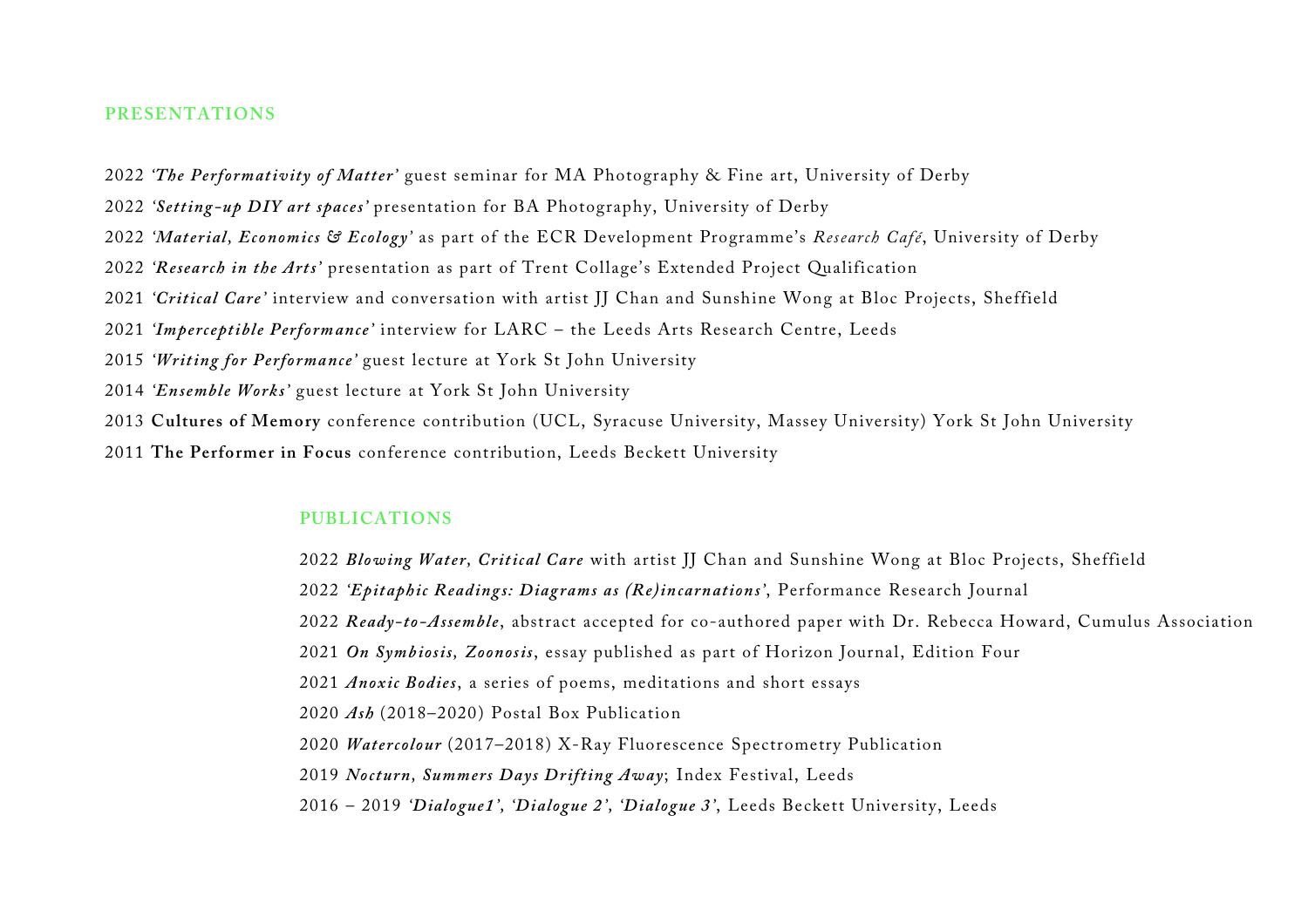### **EXHIBITIONS & PERFORMANCES**

2021 *Anoxic Bodies*, All the Small Things, Artcore, Derby 2021 *Anoxic Bodies*, Fallow, General Practice, Lincoln 2019 *We Are Asteroids,* Artcore Gallery, Derby 2019 *We Are Asteroids* Residency, Artcore Gallery, Derby 2018 *Orbit,* The Middlesbrough Art Weekender, GLOAM, Middlesbrough 2018 *The Brownfield Research Centre*, Airspace Gallery, Stoke-On-Trent 2018 *The Brownfield Research Centre* Residency, Airspace Galley, Stoke-On-Trent 2018 *Two Projects*, Bloc Projects, Sheffield 2018 *Aggregates | Bradford*, East Street Arts, Bradford 2018 *General Practice*, 20–21 Visual Art Centre, Scunthorpe 2017 *Landfold,* EVE (Experimental Video Evening), Bloc Projects, Sheffield 2017 *Triptych*, Legroom's Launch to Nowhere, Castlefield Gallery's New Art Spaces, Manchester 2015 *High/Dry*, Performance Salon, Breeze Creatives, Abject Gallery, Bamburgh House, Newcastle Upon Tyne 2015 *High/Dry*, Gallery Number Three, Carlisle & Middlesbrough Institute of Modern Art (imima), Middlesbrough 2015 *Samsara Rupa*, Performance Fragments, York St John University

## **CONTRIBUTIONS**

2021 – 2022 **Community Board Member**, Bloc Projects, Sheffield 2022 **Academic Focus Group**, National Coordinating Centre for Public Engagement (NCCPE) 2021 *'Interdisciplinary Research'* panel member, University Professorial Council Event 2020 *ANTIVIRUS Broadcast*, pnode.org/actions/antivirus, Paris 2016 – 2019 *'LARC' – Leeds Arts Research Centre*, Leeds Beckett University, Leeds 2018 *Four Words Meets Paris 1968*, Media Wall, Bath Spa University, Bath 2017 **Performance & Uncertainty International Symposia**, Institute Contemporary Art (ICA), London 2017 **Performance & Uncertainty International Symposia**, The Tetley, Leeds 2017 *Insert, Performance & Uncertainty*, The Institute of Contemporary Arts (ISA), London 2017 *Insert, Performance & Uncertainty*, The Tetley, Leeds 2017 Emily Speed's *A Parade of Architectural Commas*, Yorkshire Sculpture Park, Wakefield 2011 *Gameshow*, Company Chameleon, The Lowry, Salford Quays, Manchester